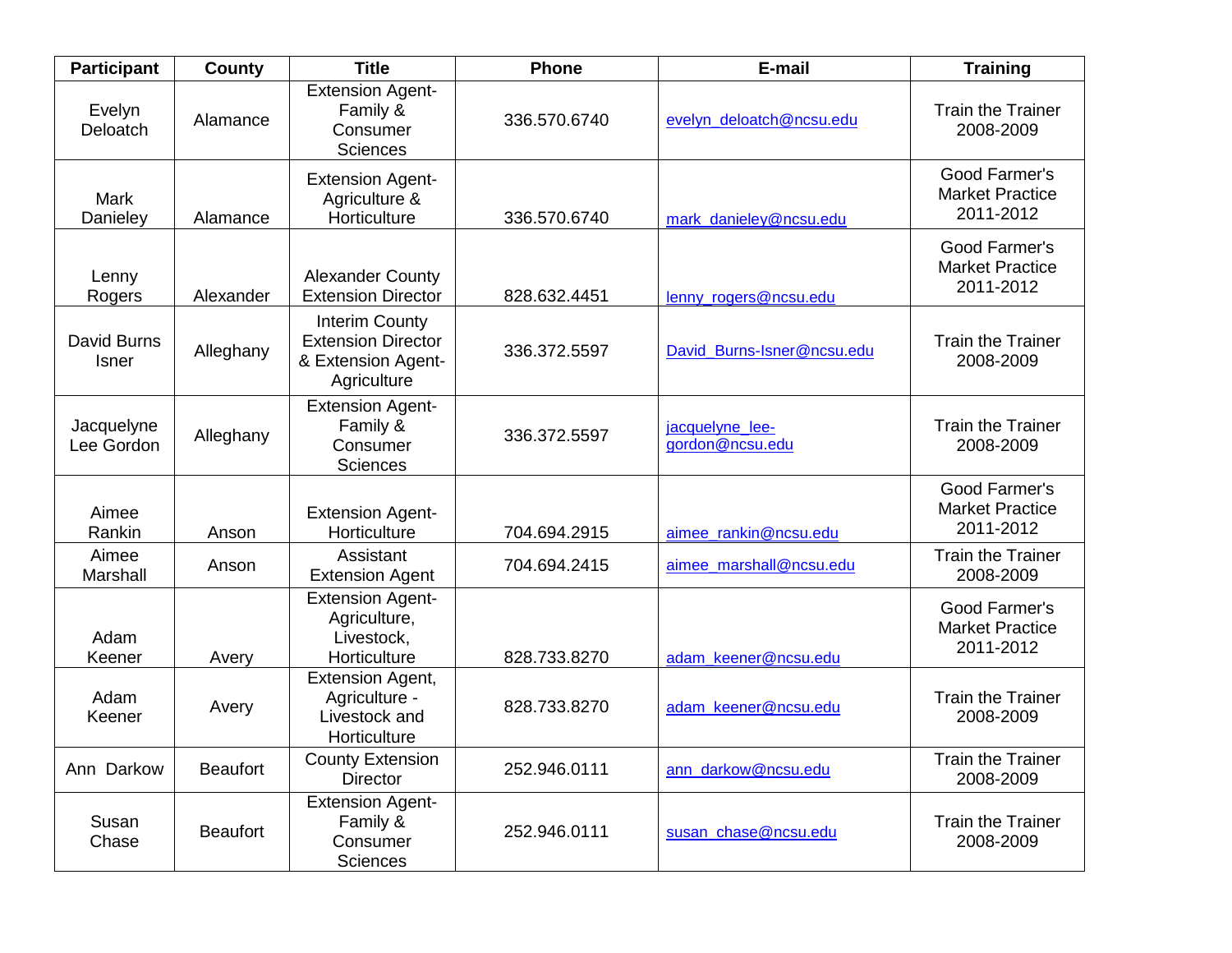| Tanya<br>Weyhrauch        | <b>Beaufort</b>  | <b>Extension Agent-</b><br>Agriculture &<br>Horticulture               | 252.946.0111 | tanya_weyhrauch@ncsu.edu  | <b>Train the Trainer</b><br>2008-2009                |
|---------------------------|------------------|------------------------------------------------------------------------|--------------|---------------------------|------------------------------------------------------|
| Susan Brown               | <b>Brunswick</b> | <b>Extension Agent-</b><br>Agriculture &<br>Horticulture               | 910.798.7660 | susan_brown@ncsu.edu      | Good Farmer's<br><b>Market Practice</b><br>2011-2012 |
| Susan<br>Morgan           | <b>Brunswick</b> | 4-H Youth<br>Developement &<br>Family &<br>Consumer<br><b>Sciences</b> | 910.253.2610 | susan morgan@ncsu.edu     | <b>Train the Trainer</b><br>2008-2009                |
| Cathy<br>Hohenstein       | <b>Buncombe</b>  | <b>Extension Agent-</b><br>Family &<br>Consumer<br>Sciences            | 828.255.5522 | cathy hohenstein@ncsu.edu | Good Farmer's<br><b>Market Practice</b><br>2011-2012 |
| Cathy<br>Hohenstein       | <b>Buncombe</b>  | <b>Extension Agent-</b><br>Family &<br>Consumer<br><b>Sciences</b>     | 828.255.5522 | cathy_hohenstein@ncsu.edu | <b>Train the Trainer</b><br>2008-2009                |
| Melinda<br><b>Roberts</b> | <b>Buncombe</b>  | Assistant<br><b>Extension Agent</b>                                    | 828.255.5522 | melinda roberts@ncsu.edu  | Good Farmer's<br><b>Market Practice</b><br>2011-2012 |
| Donna<br>Teasley          | <b>Burke</b>     | <b>Extension Agent-</b><br>Agriculture &<br>Horticulture               | 828.439.4460 | donna_teasley@ncsu.edu    | Good Farmer's<br><b>Market Practice</b><br>2011-2012 |
| <b>Carl Pless</b>         | Cabarrus         | <b>Extension Agent-</b><br>Agriculture                                 | 704.920.3310 | carl_pless@ncsu.edu       | <b>Train the Trainer</b><br>2008-2009                |
| David<br>Goforth          | Cabarrus         | <b>Extension Agent-</b><br>Agriculture                                 | 704.920.3320 | david goforth@ncsu.edu    | <b>Train the Trainer</b><br>2008-2009                |
| Diane<br>Ducharme         | Cabarrus         | <b>GAPs Program</b><br>Coordinator                                     | 704.250.5402 | diane_ducharme@ncsu.edu   | <b>Train the Trainer</b><br>2008-2009                |
| <b>Stacie</b><br>Crayton  | Cabarrus         | Extension<br>Assistant                                                 | 704.250.5426 | stacie_crayton@ncsu.edu   | <b>Train the Trainer</b><br>2008-2009                |
| <b>Debbie Bost</b>        | Cabarrus         | <b>Extension Agent-4</b><br>H Youth<br>Development                     | 704.920.3310 | deborah bost@ncsu.edu     | Good Farmer's<br><b>Market Practice</b><br>2011-2012 |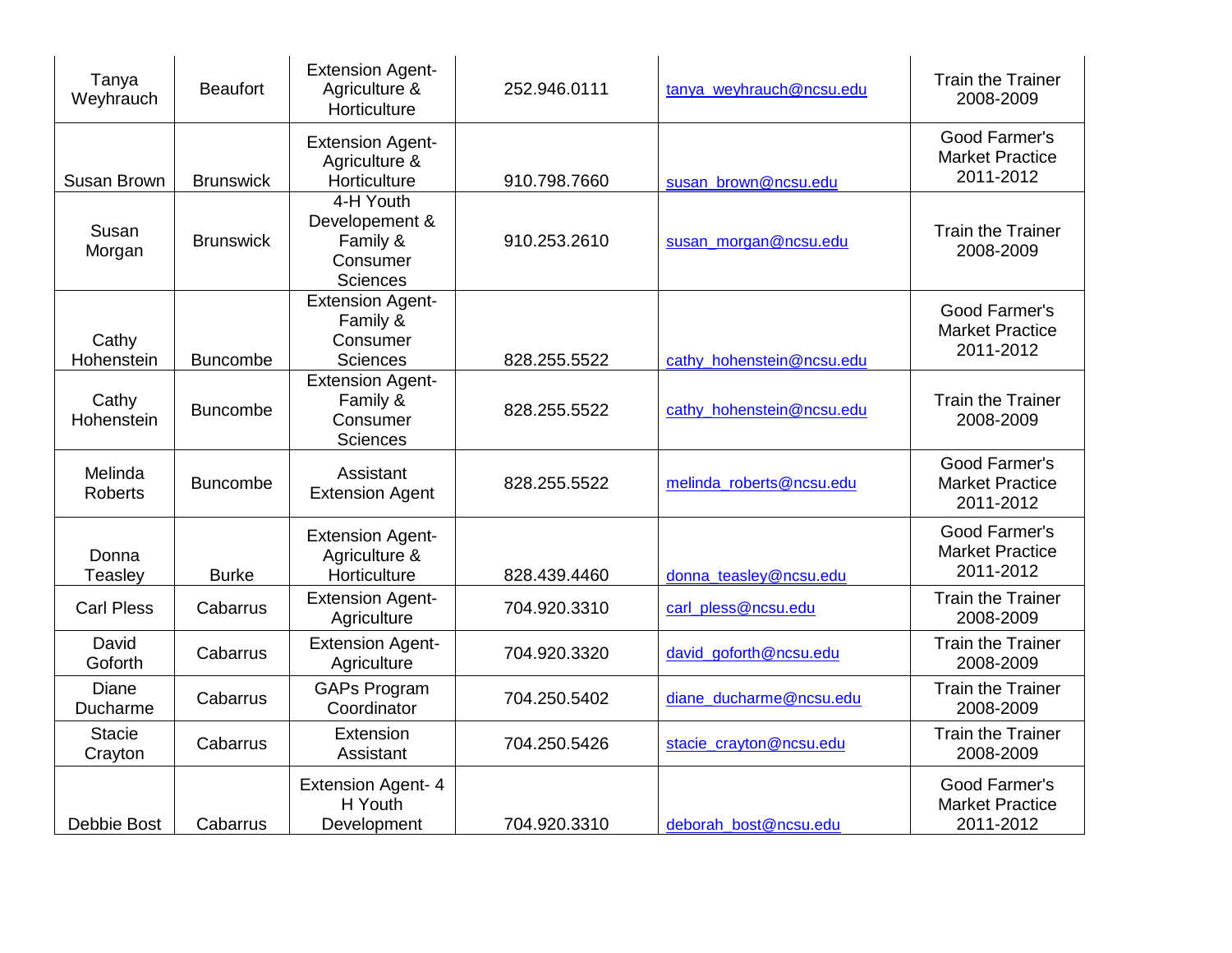| Debbie Cox                | Caldwell                | <b>Caldwell County</b><br><b>Extension Director</b>                | 336.593.8179 | deb cox@ncsu.edu         | Good Farmer's<br><b>Market Practice</b><br>2011-2012 |
|---------------------------|-------------------------|--------------------------------------------------------------------|--------------|--------------------------|------------------------------------------------------|
| <b>Ray Harris</b>         | Carteret                | <b>Carteret County</b><br><b>Extension Director</b>                | 252.222.6352 | ray harris@ncsu.edu      | <b>Train the Trainer</b><br>2008-2009                |
| Sonya<br>Patterson        | Caswell                 | <b>Extension Agent-</b><br>Family &<br>Consumer<br>Sciences        | 336.694.4158 | sonya patterson@ncsu.edu | Good Farmer's<br><b>Market Practice</b><br>2011-2012 |
| Glennie<br><b>Daniels</b> | Catawba                 | <b>Extension Agent-</b><br>Family &<br>Consumer<br>Sciences        | 828.465.8243 | glennie daniels@ncsu.edu | Good Farmer's<br><b>Market Practice</b><br>2011-2012 |
| Debbie Roos               | Chatham                 | <b>Extension Agent-</b><br>Agriculture                             | 919.542.8202 | debbie_roos@ncsu.edu     | <b>Train the Trainer</b><br>2008-2009                |
| <b>Phyllis Smith</b>      | Chatham                 | <b>Extension Agent-</b><br>Family &<br>Consumer<br><b>Sciences</b> | 919.542.8202 | phyllis_smith@ncsu.edu   | <b>Train the Trainer</b><br>2008-2009                |
| <b>Phyllis Smith</b>      | Chatham                 | <b>Extension Agent-</b><br>Family &<br>Consumer<br><b>Sciences</b> | 919.542.8202 | phyllis_smith@ncsu.edu   | Good Farmer's<br><b>Market Practice</b><br>2011-2012 |
| William<br>Wood           | Cherokee                | <b>Extension Agent-</b><br>Agriculture                             | 828.837.2210 | william wood@ncsu.edu    | <b>Train the Trainer</b><br>2008-2009                |
| Sarah<br>McClellan        | Cherokee<br>Reservation | <b>Extension Agent-</b><br>Agriculture                             | 828.554.6935 | saramccl@nc-cherokee.com | Good Farmer's<br><b>Market Practice</b><br>2011-2012 |
| Daniel<br><b>Shires</b>   | Cleveland               | <b>Extension Agent-</b><br>Agriculture &<br>Horticulture           | 704.482.4365 | Daniel_shires@ncsu.edu   | <b>Train the Trainer</b><br>2008-2009                |
| <b>Daniel Shires</b>      | Cleveland               | <b>Extension Agent-</b><br>Agriculture                             | 704.482.4365 | daniel_shires@ncsu.edu   | Good Farmer's<br><b>Market Practice</b><br>2011-2012 |
| Howard<br>Wallace         | Columbus                | <b>Extension Agent-</b><br>Agriculture &<br>Horticulture           | 910.640.6605 | howard wallace@ncsu.edu  | Good Farmer's<br><b>Market Practice</b><br>2011-2012 |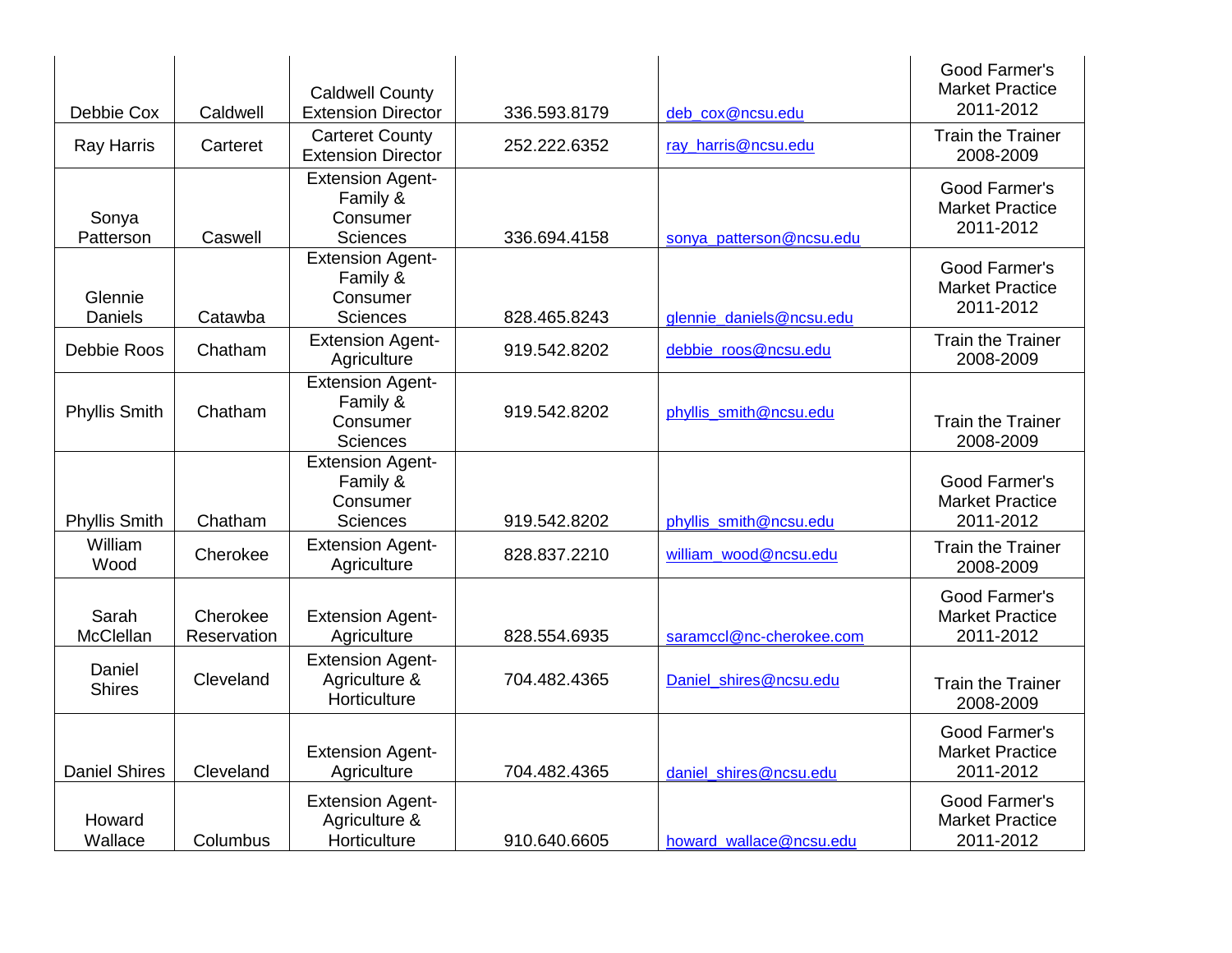|                     |            | <b>Extension Agent-</b><br>Family & |              |                             | Good Farmer's            |
|---------------------|------------|-------------------------------------|--------------|-----------------------------|--------------------------|
| Candy               |            | Consumer                            |              |                             | <b>Market Practice</b>   |
| Underwood           | Cumberland | <b>Sciences</b>                     | 910.321.6869 | candy_underwood@ncsu.edu    | 2011-2012                |
|                     |            | <b>Extension Agent-</b>             |              |                             |                          |
|                     |            | Family &                            |              |                             | Good Farmer's            |
| Jeannie             |            | Consumer                            |              |                             | <b>Market Practice</b>   |
| Leonard             | Davidson   | <b>Sciences</b>                     | 336.242.2092 | jeanie_leonard@ncsu.edu     | 2011-2012                |
|                     |            | <b>Extension Agent-</b>             |              |                             |                          |
| Jeannie             |            | Family &                            |              |                             |                          |
| Leonard             | Davidson   | Consumer                            | 336.242.2092 | jeannie_leonard@ncsu.edu    | <b>Train the Trainer</b> |
|                     |            | <b>Sciences</b>                     |              |                             | 2008-2009                |
|                     |            | <b>Extension Agent-</b>             |              |                             |                          |
|                     |            | Family and                          |              |                             | Good Farmer's            |
|                     |            | Consumer                            |              |                             | <b>Market Practice</b>   |
| Jami Lawhon         | Davie      | <b>Sciences</b>                     | 336.753.6100 | jami lawhon@ncsu.edu        | 2011-2012                |
|                     |            | <b>Duplin County</b>                |              |                             | Good Farmer's            |
|                     |            | Cooperative                         |              |                             | <b>Market Practice</b>   |
| Wanda Clay          | Duplin     | <b>Extension Director</b>           | 910.289.0695 | wanda_clay@ncsu.edu         | 2011-2012                |
|                     |            | <b>Extension Agent-</b>             |              |                             | Good Farmer's            |
| John                |            | Agriculture &                       |              |                             | <b>Market Practice</b>   |
| McIntrye            | Duplin     | Horticulture                        | 910.296.2143 | john_mcintyre@ncsu.edu      | 2011-2012                |
|                     |            | Assisstant                          |              |                             |                          |
|                     |            | <b>Extension Agent-</b>             |              |                             |                          |
|                     |            | Agriculture,                        |              |                             | Good Farmer's            |
| Robert              |            | Horticulture &                      |              |                             | <b>Market Practice</b>   |
| Filburn             | Edgecomb   | Forestry                            | 252.641.7815 | bob filburn@ncsu.edu        | 2011-2012                |
|                     |            |                                     |              |                             | Good Farmer's            |
| Kimberly            |            |                                     |              |                             | <b>Market Practice</b>   |
| Jackson             | Frankiln   |                                     |              | kim_jackson@ncsu.edu        | 2011-2012                |
|                     |            | <b>Extension Agent-</b>             |              |                             | <b>Train the Trainer</b> |
| <b>Mark Blevins</b> | Gaston     | Horticulture                        | 704.922.2124 | Mark Blevins@ncsu.edu       | 2008-2009                |
|                     |            | <b>Extension Agent-</b>             |              |                             |                          |
|                     |            | Family &                            |              |                             | Good Farmer's            |
|                     |            | Consumer                            |              |                             | <b>Market Practice</b>   |
| Linda Minges        | Gaston     | <b>Sciences</b>                     | 704.922.2127 | linda_minges@ncsu.edu       | 2011-2012                |
|                     |            | <b>Extension Agent-</b>             |              |                             |                          |
| Stephanie           |            | Family &                            |              |                             | Good Farmer's            |
| Helmkamp-           |            | Consumer                            |              |                             | <b>Market Practice</b>   |
| Parker              | Gates      | Sciences                            | 252.357.1400 | stephanie_m_parker@ncsu.edu | 2011-2012                |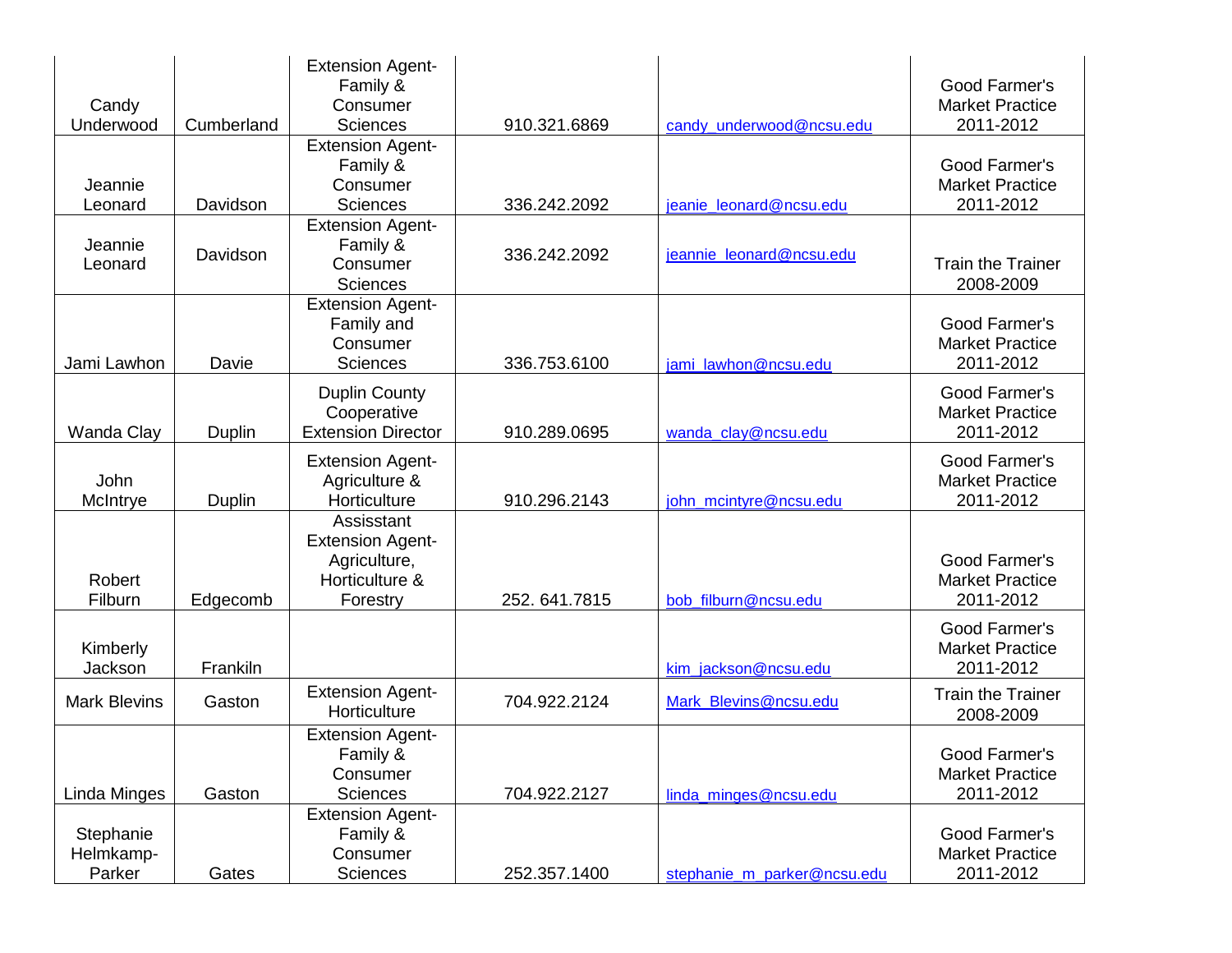| Marjorie<br>Rayburn          | Gates     | Area Specialized<br>Agent, Agriculture -<br><b>Water Quality</b>     | 252.357.1400 | marjorie_rayburn@ncsu.edu   | <b>Train the Trainer</b><br>2008-2009                |
|------------------------------|-----------|----------------------------------------------------------------------|--------------|-----------------------------|------------------------------------------------------|
| Carl<br>Cantaluppi           | Granville | <b>Extension Agent-</b><br>Agriculture &<br>Horticulture             | 919.603.1350 | carl_cantaluppi@ncsu.edu    | Good Farmer's<br><b>Market Practice</b><br>2011-2012 |
| Shenile<br>Rothwell-<br>Ford | Greene    | <b>Greene County</b><br><b>Extension Director</b>                    | 252.747.5831 | shenile_ford@ncsu.edu       | Good Farmer's<br><b>Market Practice</b><br>2011-2012 |
| Ipek Goktepe                 | Guilford  | <b>NCA&amp;T Professor-</b><br><b>Food Science</b>                   | 336.334.7963 | ipek goktepe@ncsu.edu       | <b>Train the Trainer</b><br>2008-2009                |
| Jean Burton                  | Haywood   | <b>Extension Agent-</b><br>Family &<br>Consumer<br><b>Sciences</b>   | 828.456.3575 | jean_burton@ncsu.edu        | <b>Train the Trainer</b><br>2008-2009                |
| <b>Tim Mathews</b>           | Haywood   | <b>Extension Agent-</b><br>Agriculture &<br>Horticulture             | 828.456.3575 | tim mathews@ncsu.edu        | Good Farmer's<br><b>Market Practice</b><br>2011-2012 |
| <b>Bill Skelton</b>          | Haywood   | <b>Haywood County</b><br><b>Extension Director</b>                   | 828.456.3575 | bill_skelton@ncsu.edu       | Good Farmer's<br><b>Market Practice</b><br>2011-2012 |
| Margaret P<br><b>Dickens</b> | Halifax   | <b>Extension Agent,</b><br>Family and<br>Consumer<br><b>Sciences</b> | 252.583.5161 | margaret_dickens@ncsu.edu   | <b>Train the Trainer</b><br>2008-2009                |
| Maria<br>Noriega             | Harnett   | <b>NCDA Specialist</b>                                               | 919.733.9132 | maria_noriega@ncsu.edu      | <b>Train the Trainer</b><br>2008-2009                |
| Sue Colucci                  | Henderson | Area Specialized<br>Agent- Agriculture                               | 828.456.3575 | susan_colucci@ncsu.edu      | Good Farmer's<br><b>Market Practice</b><br>2011-2012 |
| Marvin A<br>Owings           | Henderson | <b>Extension Agent-</b><br>Agriculture                               | 828.697.4891 | marvin_owings@ncsu.edu      | <b>Train the Trainer</b><br>2008-2009                |
| Susan<br>Colucci             | Henderson | Area Specialized<br>Agent-Agriculture                                | 828.697.4891 | susan_colucci@ncsu.edu      | <b>Train the Trainer</b><br>2008-2009                |
| Mary<br>Hollingsworth        | Hoke      | <b>Extension Agent-</b><br>Agriculture &<br>Horticulture             | 910.875.3461 | mary_hollingsworth@ncsu.edu | Good Farmer's<br><b>Market Practice</b><br>2011-2012 |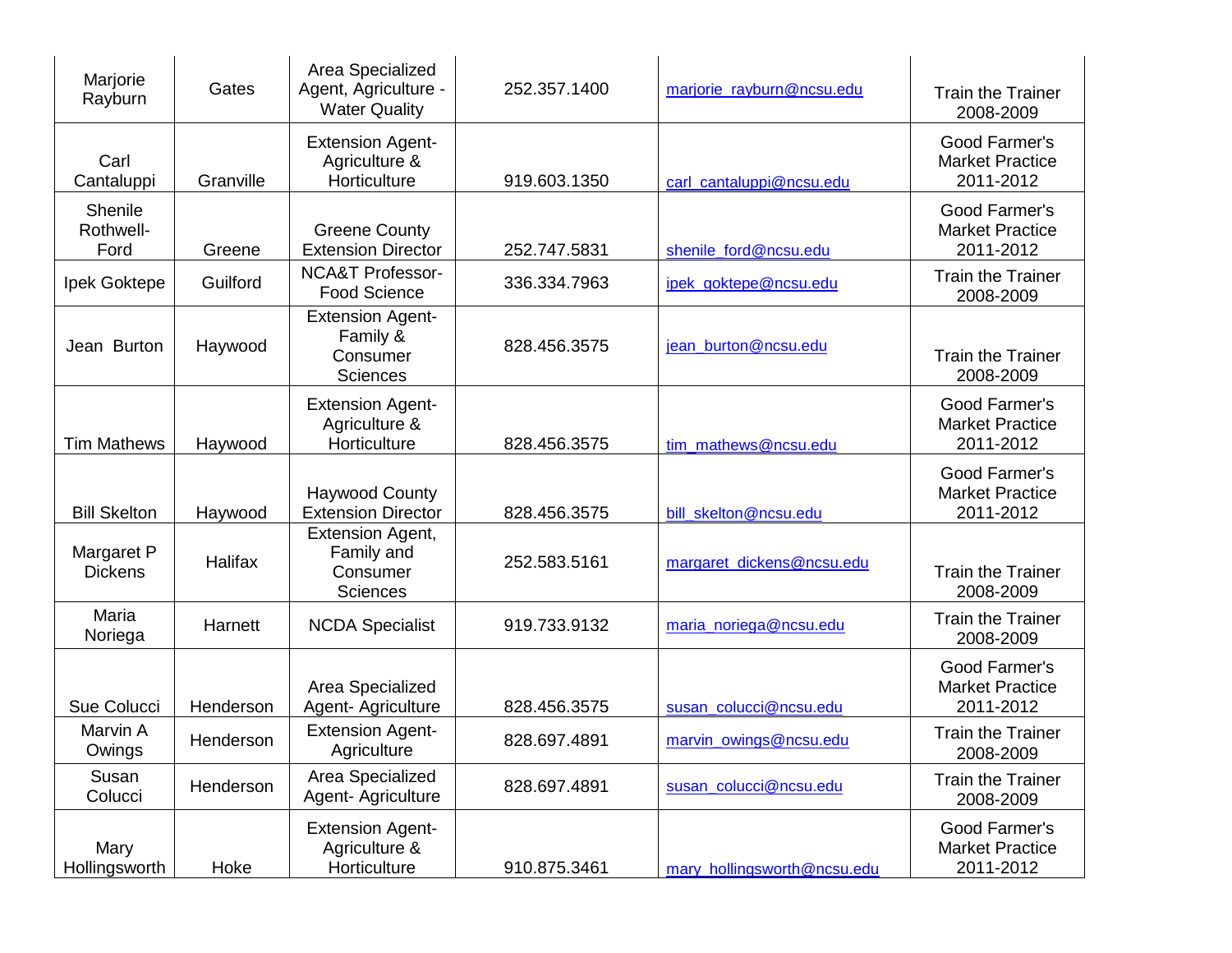| <b>Shirley Smith</b>     | Hoke     | <b>Extension Agent-</b><br>Family &<br>Consumer<br><b>Sciences</b>                              | 910.875.2162 | shirley_j_smith@ncsu.edu      | Good Farmer's<br><b>Market Practice</b><br>2011-2012 |
|--------------------------|----------|-------------------------------------------------------------------------------------------------|--------------|-------------------------------|------------------------------------------------------|
| Christine<br>Bredenkamp  | Jackson  | Area Agent-<br>Agriculture &<br>Horticulture                                                    | 828.586.4009 | christine bredenkamp@ncsu.edu | <b>Train the Trainer</b><br>2008-2009                |
| Amie<br>Newsome          | Johnston | <b>Extension Agent-</b><br>Agriculture &<br>Horticulture                                        | 919.989.5380 | amie newsome@ncsu.edu         | <b>Train the Trainer</b><br>2008-2009                |
| Debbie<br>Stroud         | Johnston | <b>Extension Agent-</b><br>Family &<br>Consumer<br><b>Sciences</b>                              | 919.989.5380 | debbie_stroud@ncsu.edu        | <b>Train the Trainer</b><br>2008-2009                |
| Amie<br>Newsome          | Johnston | <b>Extension Agent-</b><br>Agriculture &<br>Commercial<br>Horticulture                          | 919.989.5380 | amie_newsome@ncsu.edu         | Good Farmer's<br><b>Market Practice</b><br>2011-2012 |
| Debbie<br>Stroud         | Johnston | <b>Extension Agent-</b><br>Family &<br>Consumer<br>Sciences                                     | 919.989.5380 | debra_stroud@ncsu.edu         | Good Farmer's<br><b>Market Practice</b><br>2011-2012 |
| <b>Nicole</b><br>Sanchez | Jones    | <b>Extension Area</b><br><b>Specialized Agent-</b><br>Commerical<br>Horticulture &<br>Marketing | 252.448.9261 | nicole_sanchez@ncsu.edu       | Good Farmer's<br><b>Market Practice</b><br>2011-2012 |
| <b>Mark Seitz</b>        | Jones    | Area Specialist<br>Agent- Commercial<br>Agriculture                                             | 252.448.9621 | mark_seitz@ncsu.edu           | <b>Train the Trainer</b><br>2008-2009                |
| <b>Mark Keene</b>        | Lenoir   | <b>Extension Agent-</b><br>Agriculture                                                          | 252.527.2191 | mark keene@ncsu.edu           | <b>Train the Trainer</b><br>2008-2009                |
| Walter<br>Adams          | Lenoir   | Agriculture &<br><b>Natural Resources</b><br>Technician                                         | 252.527.2191 | walter_adams@ncsu.edu         | Train the Trainer<br>2008-2009                       |
| Leigh Guth               | Lincoln  | <b>Extension Agent-</b><br>Family &<br>Consumer<br>Sciences                                     | 704.736.8461 | leigh_guth@ncsu.edu           | Good Farmer's<br><b>Market Practice</b><br>2011-2012 |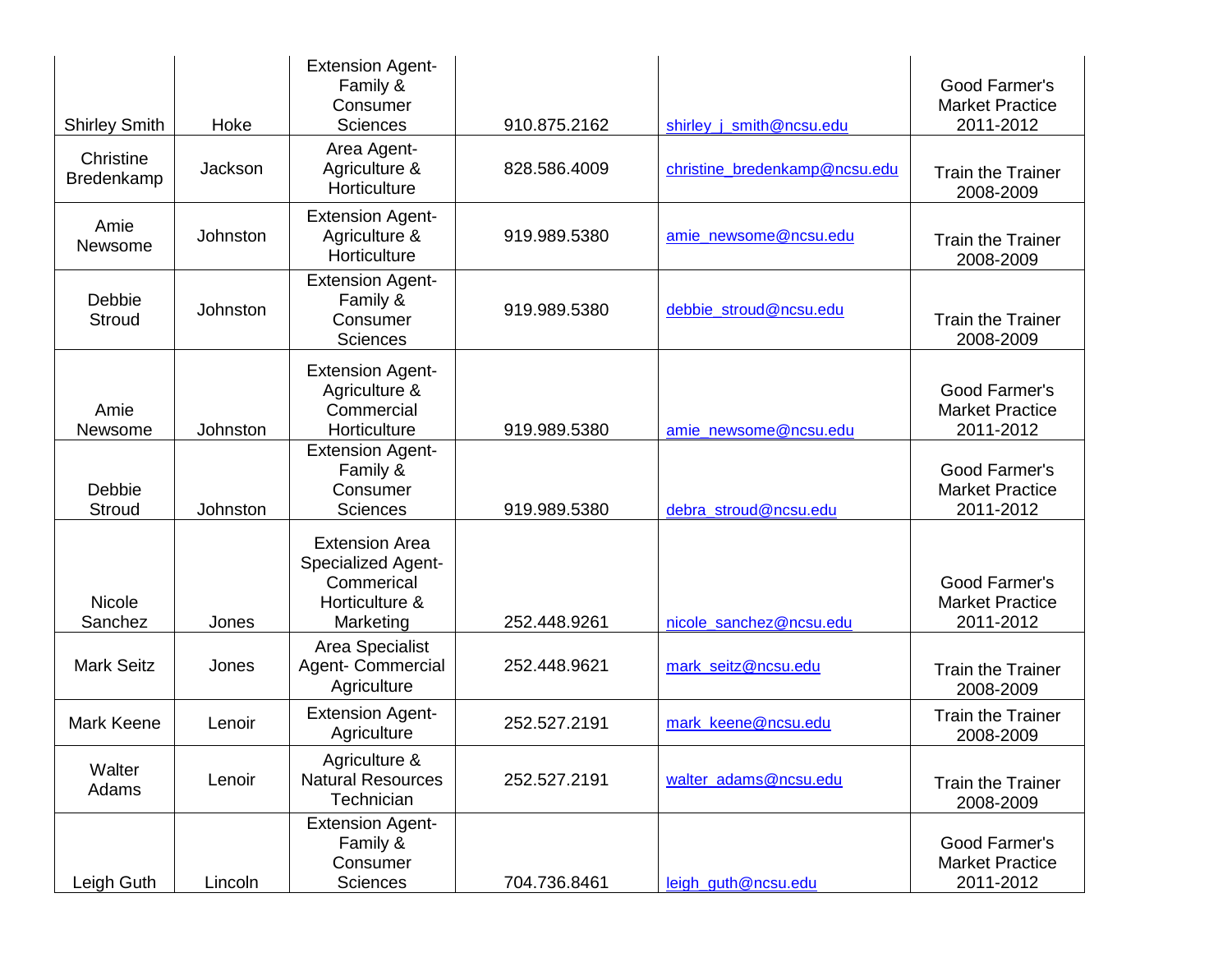| Melinda<br>Houser          | Lincoln | <b>Extension Agent-</b><br>Family &<br>Consumer<br><b>Sciences</b>                                  | 704.736.8461 | melinda_houser@ncsu.edu       | Good Farmer's<br><b>Market Practice</b><br>2011-2012 |
|----------------------------|---------|-----------------------------------------------------------------------------------------------------|--------------|-------------------------------|------------------------------------------------------|
| <b>Kevin Starr</b>         | Lincoln | <b>Lincoln County</b><br>Cooperative<br><b>Extension Director</b>                                   | 704.736.8452 | kevin_starr@ncsu.edu          | Good Farmer's<br><b>Market Practice</b><br>2011-2012 |
| Leah<br>Chester-<br>Davis  | Lincoln | Communications<br>Coordinator at the<br><b>Plants for Human</b><br><b>Health Interest</b><br>(PHHI) | 704.250.5404 | leah_chester-davis@ncsu.edu   | <b>Train the Trainer</b><br>2008-2009                |
| Alan Durden                | Macon   | <b>Extension Agent-</b><br>Agriculture                                                              | 828.349.2049 | alan_durden@ncsu.edu          | <b>Train the Trainer</b><br>2008-2009                |
| <b>Sherrie</b><br>Peeler   | Macon   | <b>Extension Agent-</b><br>Family &<br>Consumer<br>Sciences                                         | 828.349.2048 | sherrie_peeler@ncsu.edu       | Good Farmer's<br><b>Market Practice</b><br>2011-2012 |
| <b>Sherrie</b><br>Peeler   | Macon   | <b>Extension Agent-</b><br>Family &<br>Consumer<br><b>Sciences</b>                                  | 828.349.2048 | sherrie_peeler@ncsu.edu       | <b>Train the Trainer</b><br>2008-2009                |
| Ross Young                 | Madison | <b>Madison County</b><br><b>Extension Director</b>                                                  | 828.649.2411 | ross_young@ncsu.edu           | <b>Train the Trainer</b><br>2008-2009                |
| Sue Estridge               | Madison | <b>Extension Agent-</b><br>Family &<br>Consumer<br><b>Sciences</b>                                  | 828.649.2411 | sue_estridge@ncsu.edu         | <b>Train the Trainer</b><br>2008-2009                |
| David<br>Thomas<br>Kendall | Madison | <b>Extension Agent-</b><br>Agriculture                                                              | 828.649.2411 | david thomas-kendall@ncsu.edu | <b>Train the Trainer</b><br>2008-2009                |
| Elizabeth<br>Ayers         | Madison | <b>Extension Agent-</b><br>Agriculture                                                              | 828.649.2411 | elizabeth_ayers@ncsu.edu      | Good Farmer's<br><b>Market Practice</b><br>2011-2012 |
| Jennifer<br><b>Beck</b>    | Madison | <b>Extension Agent-</b><br>Alternative<br>Agriculture                                               | 828.649.2411 | jenn_beck@ncsu.edu            | Good Farmer's<br><b>Market Practice</b><br>2011-2012 |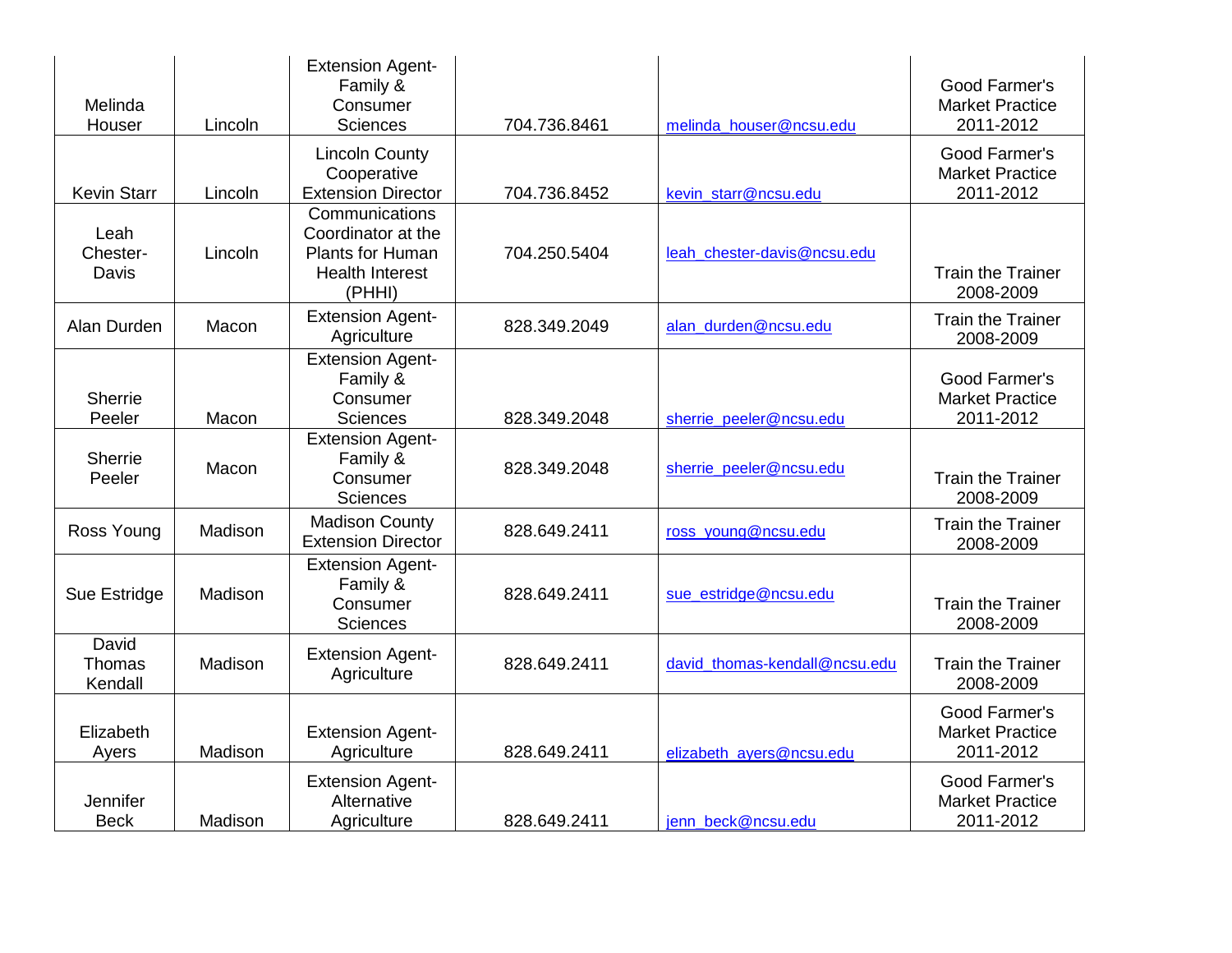|                          |             | <b>Extension Agent-</b><br>Family &                                |              |                           | Good Farmer's                                        |
|--------------------------|-------------|--------------------------------------------------------------------|--------------|---------------------------|------------------------------------------------------|
|                          |             | Consumer                                                           |              |                           | <b>Market Practice</b>                               |
| Sue Estridge             | Madison     | <b>Sciences</b>                                                    | 828.649.2411 | sue estridge@ncsu.edu     | 2011-2012                                            |
| <b>Kristin Mart</b>      | McDowell    | <b>Extension Agent-</b><br>Family &<br>Consumer<br><b>Sciences</b> | 828.652.7874 | kristin mart@ncsu.edu     | Good Farmer's<br><b>Market Practice</b><br>2011-2012 |
|                          |             |                                                                    |              |                           |                                                      |
| <b>Kristin Davis</b>     | Mecklenburg | <b>Extension Agent-</b><br><b>Local Foods</b>                      | 704.336.4006 | kristin davis@ncsu.edu    | Good Farmer's<br><b>Market Practice</b><br>2011-2012 |
| Jeremy<br><b>Delisle</b> | Mitchell    | <b>Extension Agent-</b><br>Agriculture                             | 828.688.4811 | jeremy_delisle@ncsu.edu   | <b>Train the Trainer</b><br>2008-2009                |
| Danelle<br>McKnight      | Montgomery  | <b>Extension Agent-</b><br>Agriculture &<br>Horticulture           | 910.576.6011 | danelle_mcknight@ncsu.edu | Good Farmer's<br><b>Market Practice</b><br>2011-2012 |
| <b>Agnes Evans</b>       | Moore       | <b>Extension Agent-</b><br>Family &<br>Consumer<br><b>Sciences</b> | 910.947.3188 | agnes_evans@ncsu.edu      | Good Farmer's<br><b>Market Practice</b><br>2011-2012 |
| Taylor<br>Williams       | Moore       | <b>Extension Agent-</b><br>Agriculture                             | 910.947.3188 | taylor_williams@ncsu.edu  | <b>Train the Trainer</b><br>2008-2009                |
| Charlie<br>Wilder        | <b>Nash</b> | <b>Extension Agent-</b><br>Agriculture &<br>Horticulture           | 252.459.9810 | charlie_wilder@ncsu.edu   | <b>Train the Trainer</b><br>2008-2009                |
| <b>Robin Seitz</b>       | Onslow      | <b>Extension Agent-</b><br>Family &<br>Consumer<br>Sciences        | 910.455.5873 | robin_seitz@ncsu.edu      | Good Farmer's<br><b>Market Practice</b><br>2011-2012 |
| Jessica                  |             | <b>Extension Agent-</b><br>Family &<br>Consumer                    |              |                           | Good Farmer's<br><b>Market Practice</b>              |
| Oswald                   | Orange      | <b>Sciences</b>                                                    | 919.245.2050 | jessica_oswald@ncsu.edu   | 2011-2012                                            |
| Keith<br><b>Baldwin</b>  | Orange      | Extension<br>Specialist-<br>Horticulture                           | 336.334.7957 | keith_baldwin@ncsu.edu    | <b>Train the Trainer</b><br>2008-2009                |
| Charlotte<br>Glen        | Pender      | <b>Extension Agent-</b><br>Agriculture &<br>Horticulture           | 910.259.1235 | charlotte glen@ncsu.edu   | <b>Train the Trainer</b><br>2008-2009                |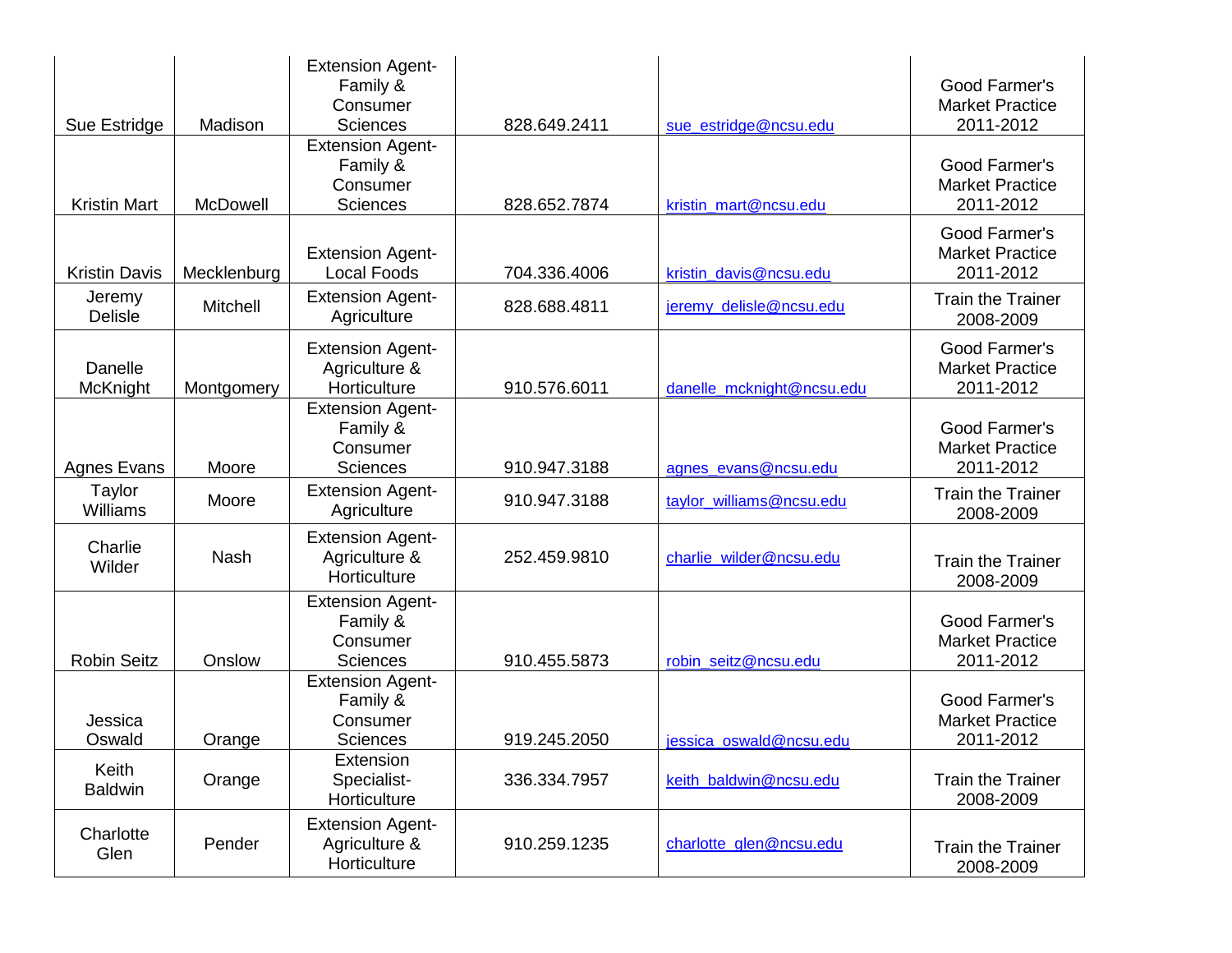| Jennifer<br>Grable           | Person     | <b>Extension Agent-</b><br>Family &<br>Consumer<br><b>Sciences</b> | 336.599.1195 | jennifer_grable@ncsu.edu    | Good Farmer's<br><b>Market Practice</b><br>2011-2012 |
|------------------------------|------------|--------------------------------------------------------------------|--------------|-----------------------------|------------------------------------------------------|
| <b>Bess Hester-</b><br>Whitt | Person     | <b>Extension Agent-</b><br>Family &<br>Consumer<br><b>Sciences</b> | 336.599.1195 | bess whitt@ncsu.edu         | Good Farmer's<br><b>Market Practice</b><br>2011-2012 |
| Jimmie Buell                 | Polk       | <b>Extension Agent-</b><br>Family &<br>Consumer<br><b>Sciences</b> | 828.894.8218 | jimmi buell@ncsu.edu        | Good Farmer's<br><b>Market Practice</b><br>2011-2012 |
| Jimmie Buell                 | Polk       | <b>Extension Agent-</b><br>Family &<br>Consumer<br><b>Sciences</b> | 828.894.8218 | jimmie buell@ncsu.edu       | <b>Train the Trainer</b><br>2008-2009                |
| Mary Helen<br>Ferguson       | Randolph   | <b>Extension Agent-</b><br>Agriculture                             | 336.318.6000 | maryhelen ferguson@ncsu.edu | <b>Train the Trainer</b><br>2008-2009                |
| Mary Helen<br>Ferguson       | Randolph   | <b>Extension Agent-</b><br>Horticulture                            |              | maryhelen ferguson@ncsu.edu | Good Farmer's<br><b>Market Practice</b><br>2011-2012 |
| Paige Burns                  | Richmond   | <b>Extension Agent-</b><br>Agriculture &<br>Horticulture           | 910.997.8255 | paige_burns@ncsu.edu        | Good Farmer's<br><b>Market Practice</b><br>2011-2012 |
| Linda Burns                  | Richmond   | Assistant<br><b>Extension Agent</b>                                | 910.997.8255 | linda_burns@ncsu.edu        | <b>Train the Trainer</b><br>2008-2009                |
| <b>Janice Fields</b>         | Robeson    | <b>Extension Agent-</b><br>Family &<br>Consumer<br><b>Sciences</b> | 910.671.3276 | janice_fields@ncsu.edu      | <b>Train the Trainer</b><br>2008-2009                |
| Janice Fields                | Robeson    | <b>Extension Agent-</b><br>Family &<br>Consumer<br>Sciences        | 910.671.3276 | janice fields@ncsu.edu      | good Farmer's<br><b>Market Practice</b><br>2011-2012 |
| Kerrie<br>Roach              | Robeson    | <b>Extension Agent-</b><br>Agriculture &<br>Horticulture           | 828.697.4891 | kerrie_roach@ncsu.edu       | Good Farmer's<br><b>Market Practice</b><br>2011-2012 |
| <b>Brenda</b><br>Sutton      | Rockingham | Rockingham<br><b>County Extension</b><br>Director                  | 336.342.8230 | brenda_sutton@ncsu.edu      | <b>Train the Trainer</b><br>2008-2009                |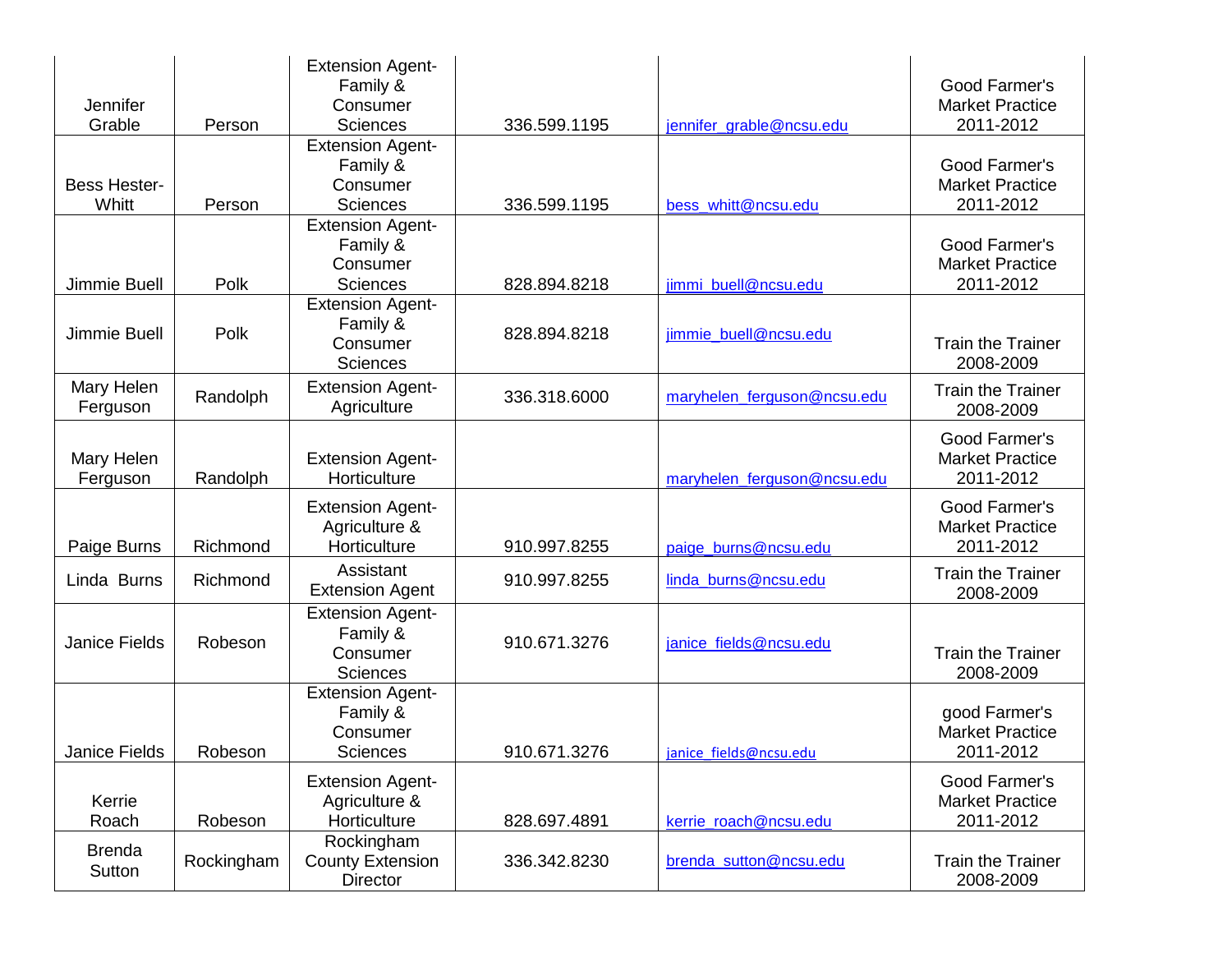| <b>Brenda</b><br>Sutton | Rockingham    | Rockingham<br><b>County Extension</b><br><b>Director</b>               | 336.342.8230 | brenda_sutton@ncsu.edu       | Good Farmer's<br><b>Market Practice</b><br>2011-2012 |
|-------------------------|---------------|------------------------------------------------------------------------|--------------|------------------------------|------------------------------------------------------|
| Darrell<br>Blackwelder  | Rowan         | <b>Extension Agent-</b><br>Agriculture                                 | 704.216.8970 | darrell blackwelder@ncsu.edu | <b>Train the Trainer</b><br>2008-2009                |
| <b>Tracy Davis</b>      | Rutherford    | <b>Extension Agent-</b><br>Family &<br>Consumer<br><b>Sciences</b>     | 828.287.6020 | tracy_davis@ncsu.edu         | Good Farmer's<br><b>Market Practice</b><br>2011-2012 |
| Aimee<br>Rankin         | Rutherford    | <b>Extension Agent-</b><br>Agriculture &<br>Horticulture               | 704.694.2415 | aimee_rankin@ncsu.edu        | Good Farmer's<br><b>Market Practice</b><br>2011-2012 |
| Casey<br><b>Stevens</b> | Sampson       | Assistant<br><b>Extension Agent</b>                                    | 910.592.7161 | casey_stevens@ncsu.edu       | <b>Train the Trainer</b><br>2008-2009                |
| Casey<br><b>Stevens</b> | Sampson       | <b>Extension Agent-</b><br>Family &<br>Consumer<br><b>Sciences</b>     | 252.747.5831 | casey_stevens@ncsu.edu       | Good Farmer's<br><b>Market Practice</b><br>2011-2012 |
| Joanna<br>Radford       | Surry         | <b>Extension Agent-</b><br>Agriculture &<br><b>Natural Resources</b>   | 336.401.8025 | joanna radford@ncsu.edu      | Good Farmer's<br><b>Market Practice</b><br>2011-2012 |
| <b>Terry</b><br>Garwood | Surry         | <b>Extension Agent,</b><br>Agriculture and<br><b>Natural Resources</b> | 336.401.8025 | Terry garwood@ncsu.edu       | <b>Train the Trainer</b><br>2008-2009                |
| Jimo<br>Ibraham         | <b>Stokes</b> | NCA &T-<br>Cooperative<br>Extension                                    | 336.334.7957 | jimo ibraham@ncsu.edu        | <b>Train the Trainer</b><br>2008-2009                |
| <b>Eric Caldwell</b>    | Transylvania  | Transylvania<br><b>County Extension</b><br><b>Director</b>             | 828.884.3109 | eric caldwell@ncsu.edu       | Good Farmer's<br><b>Market Practice</b><br>2011-2012 |
| <b>Sally McNeil</b>     | Union         | <b>Extension Agent-</b><br>Family &<br>Consumer<br><b>Sciences</b>     | 704.283.3732 | sally mcneil@ncsu.edu        | Good Farmer's<br><b>Market Practice</b><br>2011-2012 |
| <b>Jeff Rieves</b>      | Union         | <b>Extension Agent-</b><br>Agriculture &<br>Horticulture               | 704.283.3741 | jeff_rieves@ncsu.edu         | Good Farmer's<br><b>Market Practice</b><br>2011-2012 |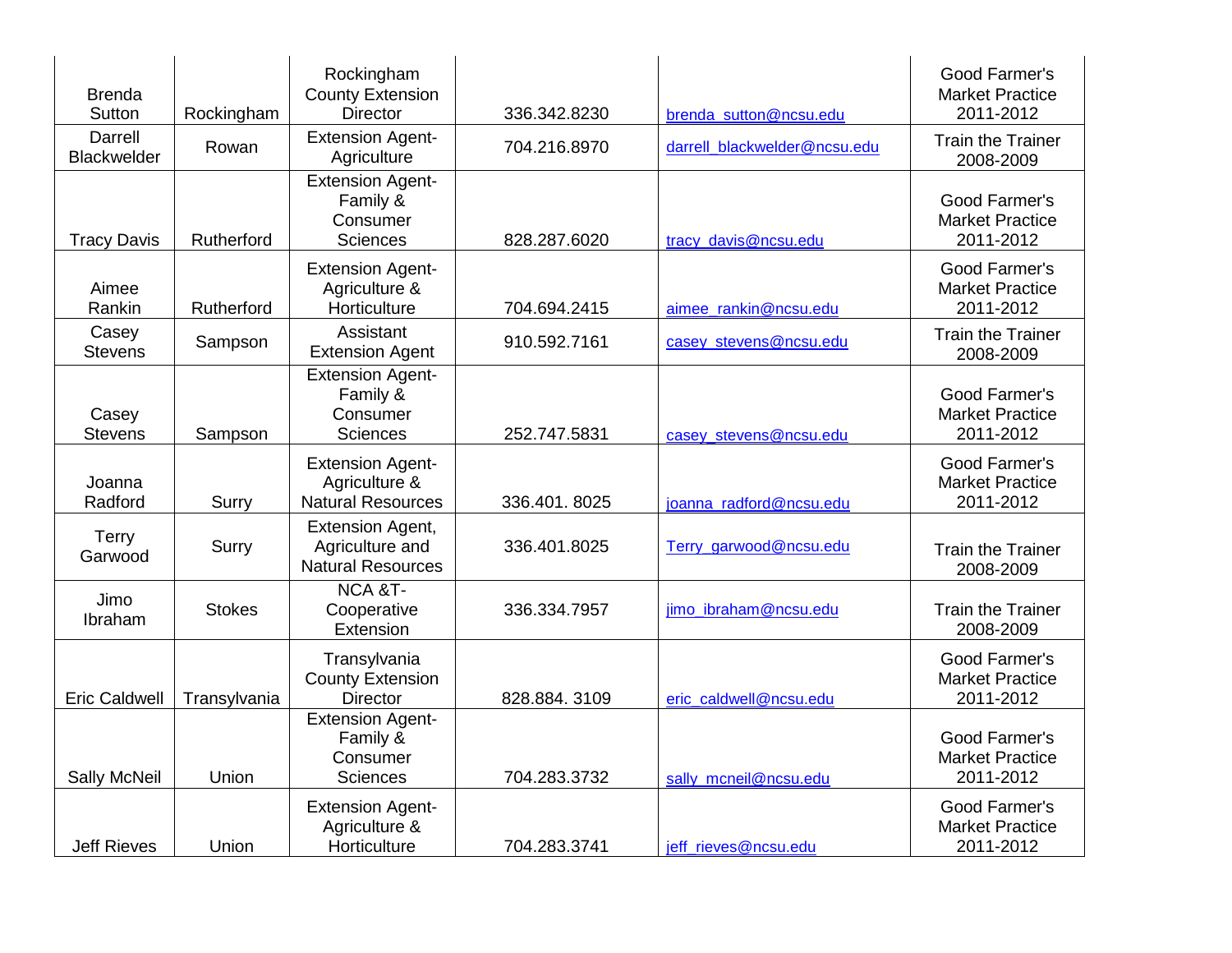| Paul<br>McKenzie          | Vance | <b>Extension Agent-</b><br>Agriculture                                      | 252.438.8188 | paul mckenzie@ncsu.edu   | Good Farmer's<br><b>Market Practice</b><br>2011-2012 |
|---------------------------|-------|-----------------------------------------------------------------------------|--------------|--------------------------|------------------------------------------------------|
| Wayne<br>Rowland          | Vance | Agricultural<br>Technician                                                  | 252.438.8188 | wayne_rowland@ncsu.edu   | Good Farmer's<br><b>Market Practice</b><br>2011-2012 |
| Dee Shore                 | Wake  | Communications<br>Specialist                                                | 919.513.3128 | dee_shore@ncsu.edu       | <b>Train the Trainer</b><br>2008-2009                |
| Carol<br>Mitchell         | Wake  | <b>Extension Agent-</b><br>Family &<br>Consumer<br><b>Sciences</b>          | 919.250.1094 | carol_mitchell@ncsu.edu  | <b>Train the Trainer</b><br>2008-2009                |
| Garry<br>Grabow           | Wake  | NCSU professor-<br>Department of<br>Agricultural &<br>Resource<br>Economics | 919.513.7348 | garry_grabow@ncsu.edu    | <b>Train the Trainer</b><br>2008-2009                |
| <b>Natalie</b><br>Hampton | Wake  | <b>CALS</b><br>Communications-<br>Extension<br>Coordinator                  | 919.513.3128 | natalie_hampton@ncsu.edu | <b>Train the Trainer</b><br>2008-2009                |
| Rod Rejesus               | Wake  | NCSU professor-<br>Department of<br>Agricultural &<br>Resource<br>Economics | 919.513.4605 | rod_rejesus@ncsu.edu     | <b>Train the Trainer</b><br>2008-2009                |
| Suzanne<br>Stanard        | Wake  | News Editor at<br><b>NCSU</b>                                               | 919.513.3128 | suzanne stanard@ncsu.edu | <b>Train the Trainer</b><br>2008-2009                |
| Ted<br>Feitshans          | Wake  | NCSU professor-<br>Department of<br>Agricultural &<br>Resource<br>Economics | 919.515.5195 | ted feitshans@ncsu.edu   | <b>Train the Trainer</b><br>2008-2009                |
| Trevor<br>Phister         | Wake  | Extension<br>Specialist                                                     | 919.513.1644 | trevor phister@ncsu.edu  | <b>Train the Trainer</b><br>2008-2009                |
| <b>Chris Gunter</b>       | Wake  | Vegetable<br>Production<br>Specialist                                       | 919.513.2807 | chris gunter@ncsu.edu    | <b>Train the Trainer</b><br>2008-2009                |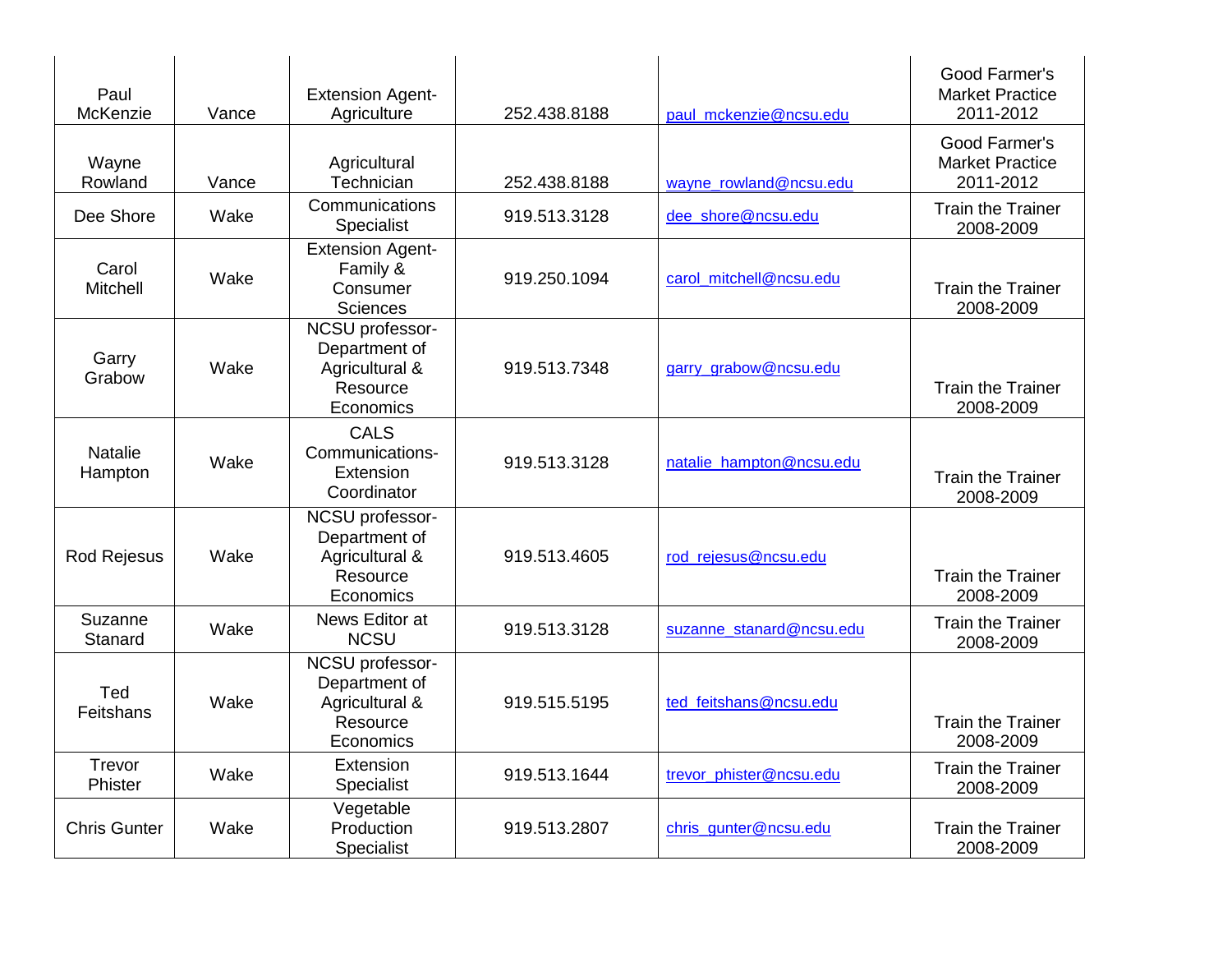| Lance<br>Grimes          | Washington | <b>Extension Agent-</b><br>Agriculture                                                      | 252.793.2163 | lance grimes@ncsu.edu     | Good Farmer's<br><b>Market Practice</b><br>2011-2012 |
|--------------------------|------------|---------------------------------------------------------------------------------------------|--------------|---------------------------|------------------------------------------------------|
| Rebecca<br>Liverman      | Washington | Washington<br><b>County Extension</b><br><b>Director</b>                                    | 252.793.2163 | rebecca_liverman@ncsu.edu | Good Farmer's<br><b>Market Practice</b><br>2011-2012 |
| Meghan<br><b>Baker</b>   | Watauga    | <b>Extension Agent-</b><br>Agriculture                                                      | 828.264.3061 | meghan_baker@ncsu.edu     | Good Farmer's<br><b>Market Practice</b><br>2011-2012 |
| Richard<br><b>Boylan</b> | Watauga    | Area Specialized<br>Agent- Agriculture                                                      | 828.264.3061 | richard_boylan@ncsu.edu   | <b>Train the Trainer</b><br>2008-2009                |
| <b>Eileen Coite</b>      | Wayne      | <b>Extension Agent-</b><br>Agriculture,<br>Livestock &<br>Forages                           | 919.731.1520 | eileen_coite@ncsu.edu     | <b>Train the Trainer</b><br>2008-2009                |
| Karen<br><b>Bussey</b>   | Wayne      | <b>Extension Agent-</b><br>Horticulture                                                     | 919.731.1525 | karen_bussey@ncsu.edu     | <b>Train the Trainer</b><br>2008-2009                |
| <b>Bill Hanlin</b>       | Wilkes     | <b>Wilkes County</b><br><b>Extension Director</b>                                           | 336.651.7333 | william_hanlin@ncsu.edu   | Good Farmer's<br><b>Market Practice</b><br>2011-2012 |
| <b>Judy West</b>         | Wilkes     | <b>Extension Agent-</b><br>Family and<br>Consumer<br>Sciences & 4-H<br>Youth<br>Development | 336.651.7347 | judy_west@ncsu.edu        | Good Farmer's<br><b>Market Practice</b><br>2011-2012 |
| <b>Billy Little</b>      | Wilson     | <b>Extension Agent-</b><br>Agriculture                                                      | 252.237.0113 | billy little@ncsu.edu     | Good Farmer's<br><b>Market Practice</b><br>2011-2012 |
| Candace<br>Murray        | Wilson     | <b>Extension Agent-</b><br>Family &<br>Consumer<br>Sciences                                 | 252.237.0112 | candace_murray@ncsu.edu   | Good Farmer's<br><b>Market Practice</b><br>2011-2012 |
| <b>Billy Little</b>      | Wilson     | <b>Extension Agent-</b><br>Agriculture                                                      | 252.237.0111 | billy_little@ncsu.edu     | <b>Train the Trainer</b><br>2008-2009                |
| Candace<br>Murray        | Wilson     | <b>Extension Agent-</b><br>Family &<br>Consumer<br>Sciences                                 | 252.237.0112 | candace_murray@ncsu.edu   | <b>Train the Trainer</b><br>2008-2009                |